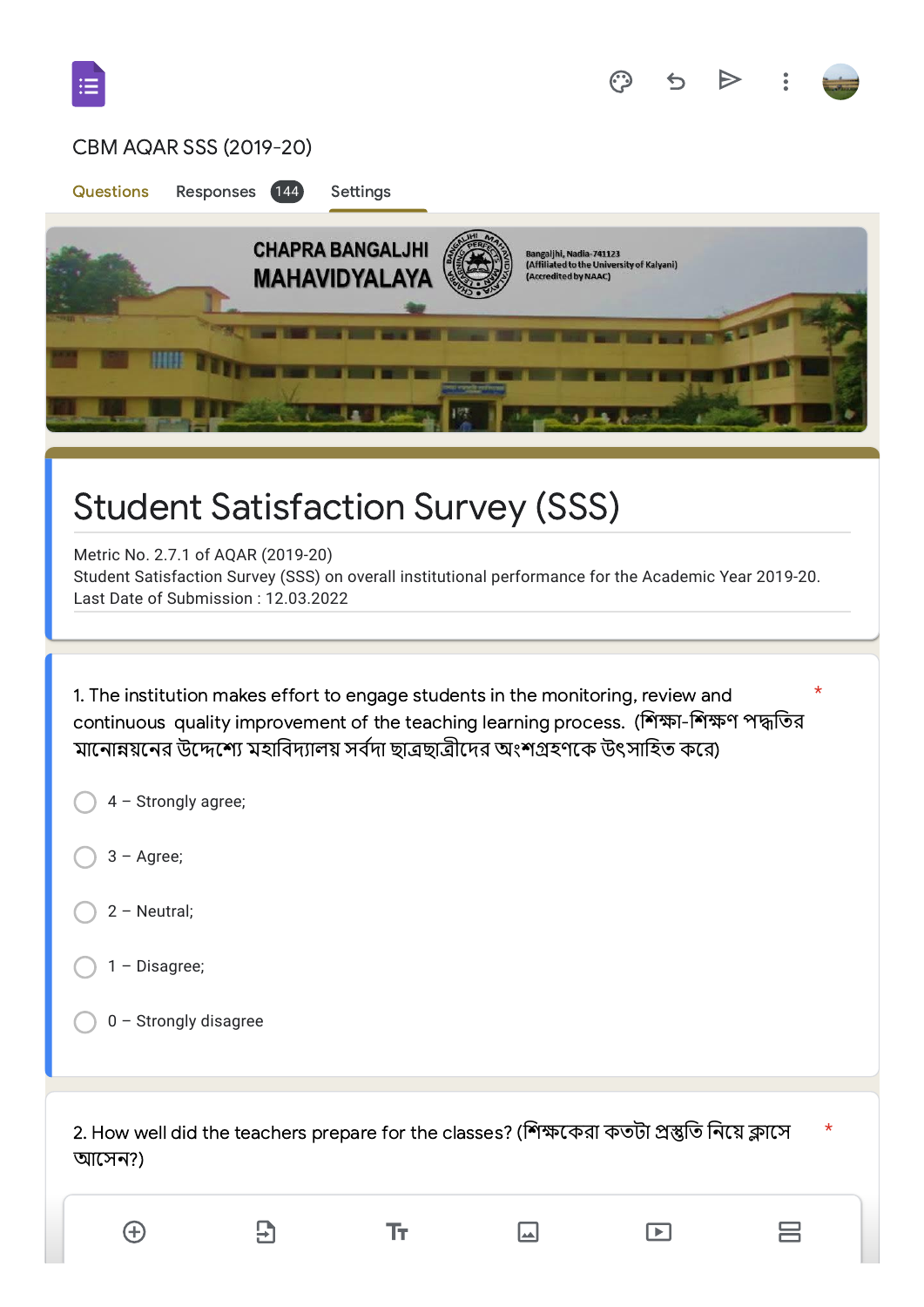| 3 - Satisfactorily;                                                                                                        |  |
|----------------------------------------------------------------------------------------------------------------------------|--|
| $2 -$ Poorly;                                                                                                              |  |
| 1 - Indifferently;                                                                                                         |  |
| 0 - Won't teach at all                                                                                                     |  |
|                                                                                                                            |  |
| 3. How well were the teachers able to communicate? (ক্লাসে শিক্ষকেরা পাঠদানের সময়<br>$\star$<br>কতটা যোগাযোগ করতে পারেন?) |  |
| 4 - Always effective;                                                                                                      |  |
| 3 - Sometimes effective;                                                                                                   |  |
| 2 - Just satisfactorily;                                                                                                   |  |
| 1- Generally ineffective                                                                                                   |  |
| 0- Very poor communication                                                                                                 |  |
|                                                                                                                            |  |
|                                                                                                                            |  |
| 4. How much of the syllabus was covered in the class? (কত শতাংশ সিলেবাস ক্লাসে সম্পূৰ্ণ<br>$\star$                         |  |
| 4 - (85 to 100%);                                                                                                          |  |
| $3 - (70 \text{ to } 84\%)$ ;                                                                                              |  |
| $2 - (55$ to 69%);                                                                                                         |  |
| 1- (30 to 54%);                                                                                                            |  |
| 0 - (Below 30%)                                                                                                            |  |
|                                                                                                                            |  |
| $\star$<br>5. The teacher's approach to teaching can best be described as. (শিক্ষকের পাঠদান<br>পদ্ধতি কেমন?)               |  |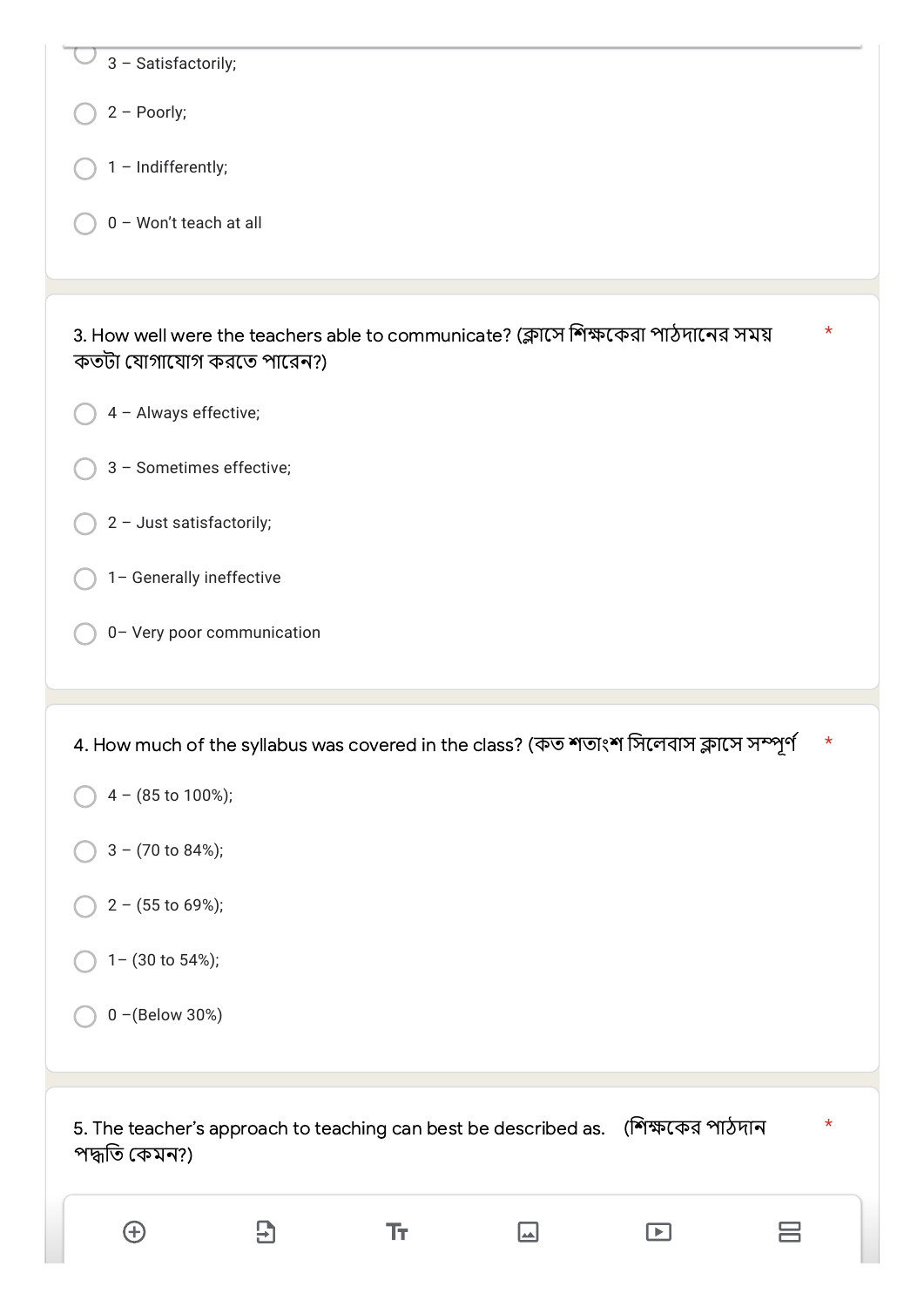| 3 - Very good;                                                                                                                                       |
|------------------------------------------------------------------------------------------------------------------------------------------------------|
| $2 - Good;$                                                                                                                                          |
| $1 - Fair;$                                                                                                                                          |
| $0 -$ Poor                                                                                                                                           |
|                                                                                                                                                      |
| $^\star$<br>6. The teachers illustrate the concepts through examples and applications. (উদাহরণ ও<br>ব্যবহারিক প্রয়োগের মাধ্যমে শিক্ষক পাঠদান করেন।) |
| 4 - Every time;                                                                                                                                      |
| $3 -$ Usually;                                                                                                                                       |
| 2 - Occasionally/Sometimes;                                                                                                                          |
| 1- Rarely;                                                                                                                                           |
| $0 -$ Never                                                                                                                                          |
|                                                                                                                                                      |
|                                                                                                                                                      |
| $\star$<br>7. Your mentor does a necessary follow-up with an assigned task to you. (শিক্ষক তোমার<br>পড়াশুনার বিষয়ে নিয়মিত খোঁজ রাখেন।)            |
| 4 - Every time;                                                                                                                                      |
| $3 -$ Usually;                                                                                                                                       |
| 2 - Occasionally/Sometimes;                                                                                                                          |
| $1 -$ Rarely;                                                                                                                                        |
| $0 - I$ don't have a mentor                                                                                                                          |
|                                                                                                                                                      |
| 8. Fairness of the internal evaluation process by the teachers. (আভ্যন্তরীন মূল্যায়ণ পদ্ধতি *<br>কতটা স্বচ্ছ?)                                      |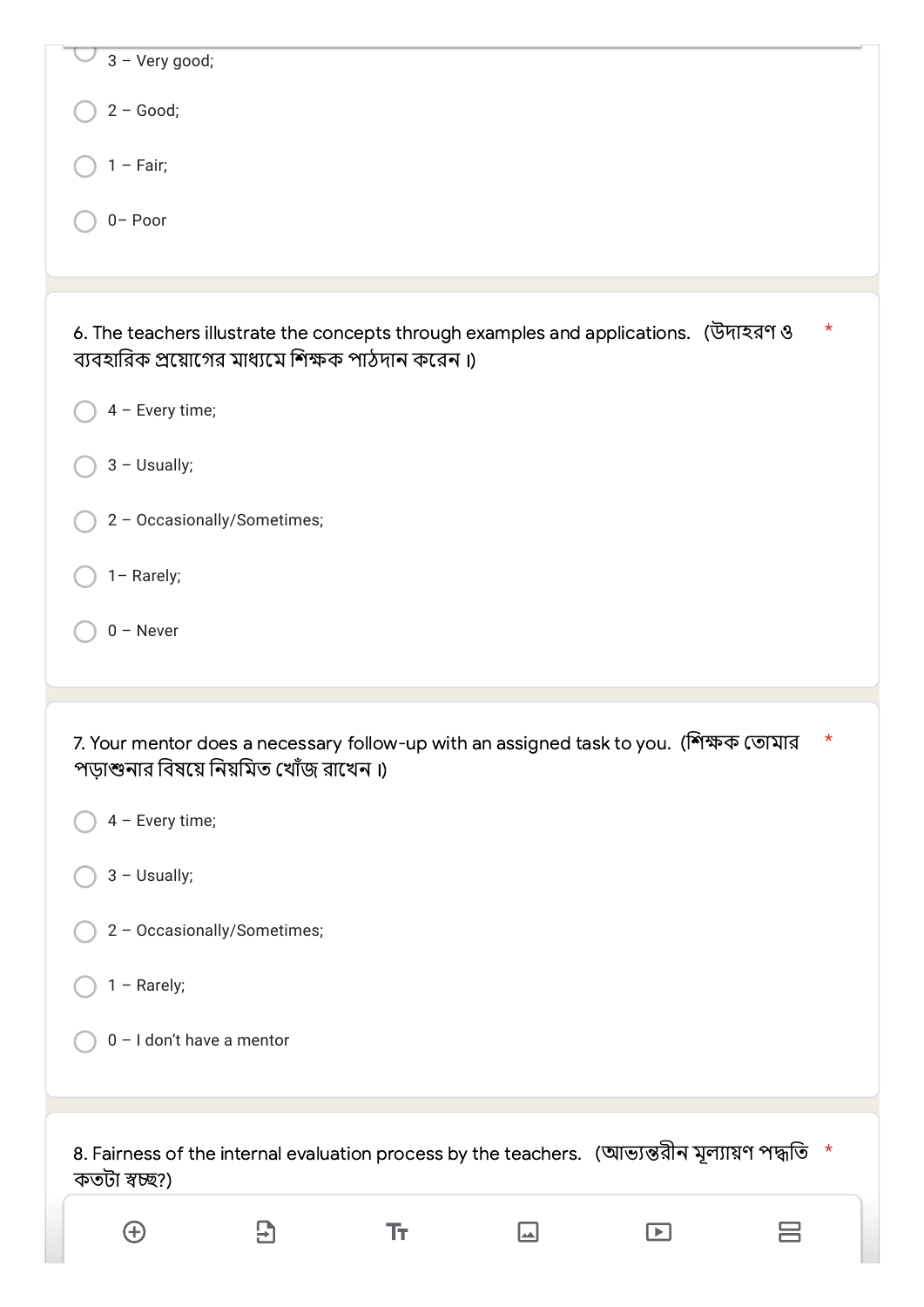| 3 - Usually fair;                                                                                                                                                                                 |
|---------------------------------------------------------------------------------------------------------------------------------------------------------------------------------------------------|
| 2 - Sometimes unfair;                                                                                                                                                                             |
| 1 - Usually unfair;                                                                                                                                                                               |
|                                                                                                                                                                                                   |
| 0- Unfair                                                                                                                                                                                         |
|                                                                                                                                                                                                   |
| 9. Teachers encourage you to participate in extracurricular activities. (সাংস্কৃতিক অনুষ্ঠান / *<br>খেলাধূলায় শিক্ষকেরা উৎসাহিত করেন।)                                                           |
| 4 - Strongly agree;                                                                                                                                                                               |
| $3 - \text{Agree}$ ;                                                                                                                                                                              |
| 2 - Neutral;                                                                                                                                                                                      |
| $1 - Disagree;$                                                                                                                                                                                   |
| 0 - Strongly disagree                                                                                                                                                                             |
|                                                                                                                                                                                                   |
| $^\star$<br>10. The overall quality of teaching-learning process in your institute is very good.<br>(প্রতিষ্ঠানের শিক্ষা-শিক্ষণ পদ্ধতি সামগ্রিক বিচারে খুব ভালো।)                                 |
| 4 - Strongly agree;                                                                                                                                                                               |
| $3 - \text{Agree}$ ;                                                                                                                                                                              |
| 2 - Neutral;                                                                                                                                                                                      |
| 1 - Disagree;                                                                                                                                                                                     |
| 0 - Strongly disagree                                                                                                                                                                             |
|                                                                                                                                                                                                   |
|                                                                                                                                                                                                   |
| $^\star$<br>Give three observation / suggestions to improve the overall teaching - learning<br>$\sim$ norionee in vour institution - (สิเซธ) สิเซธศตส เนิสเกิลสกส กุลเวทส เกิลเหิร วิเลเวเล เส.อ) |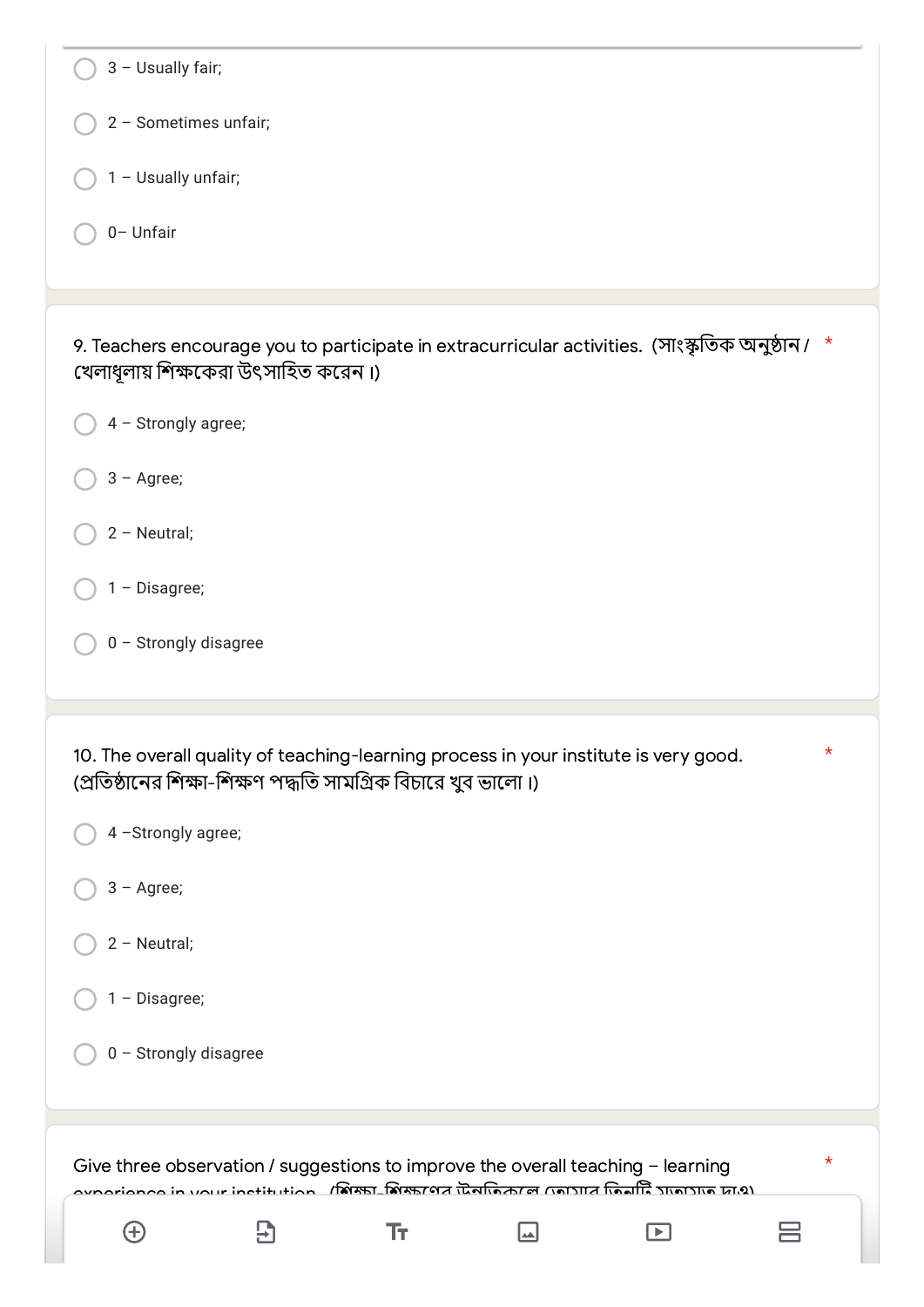

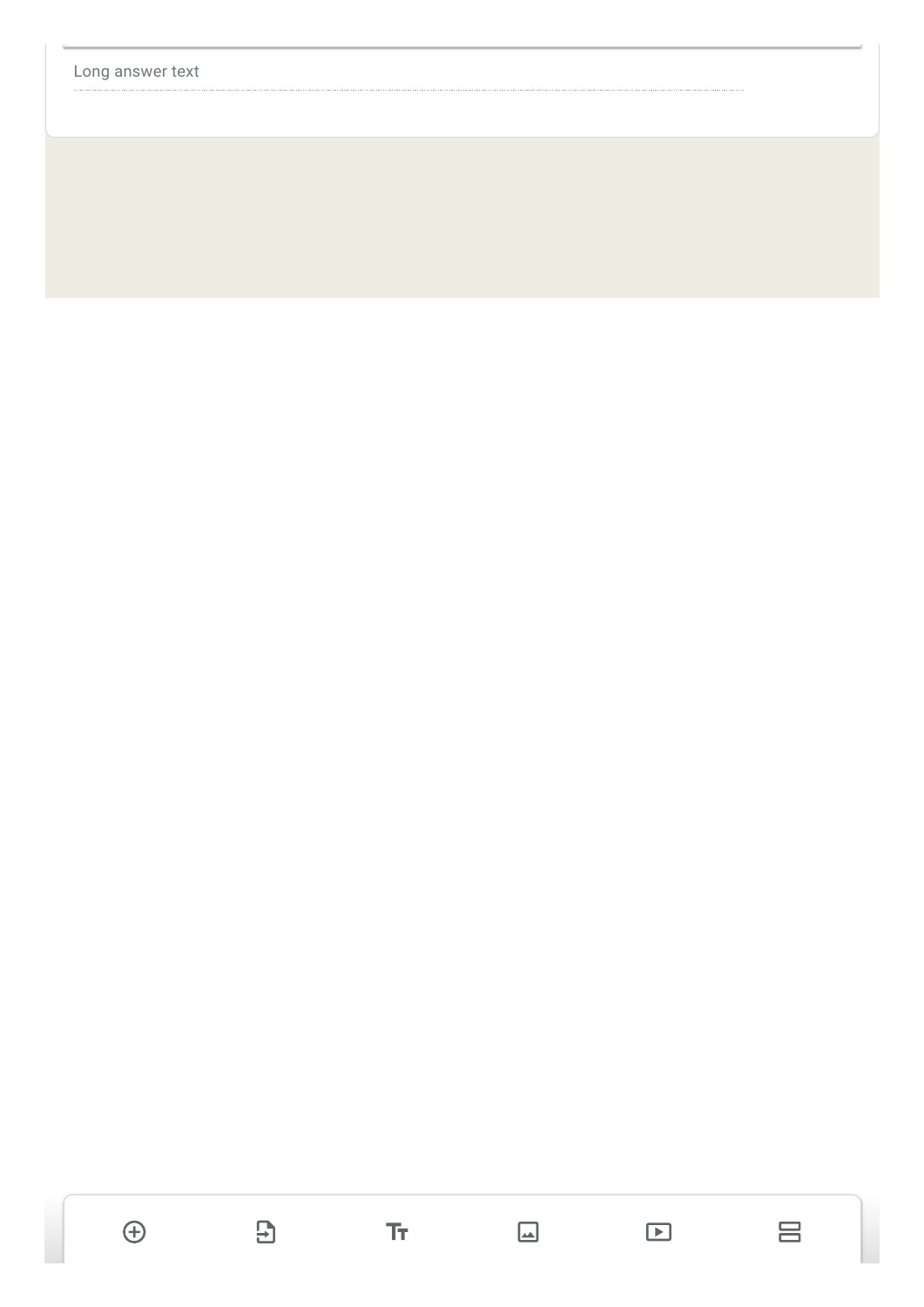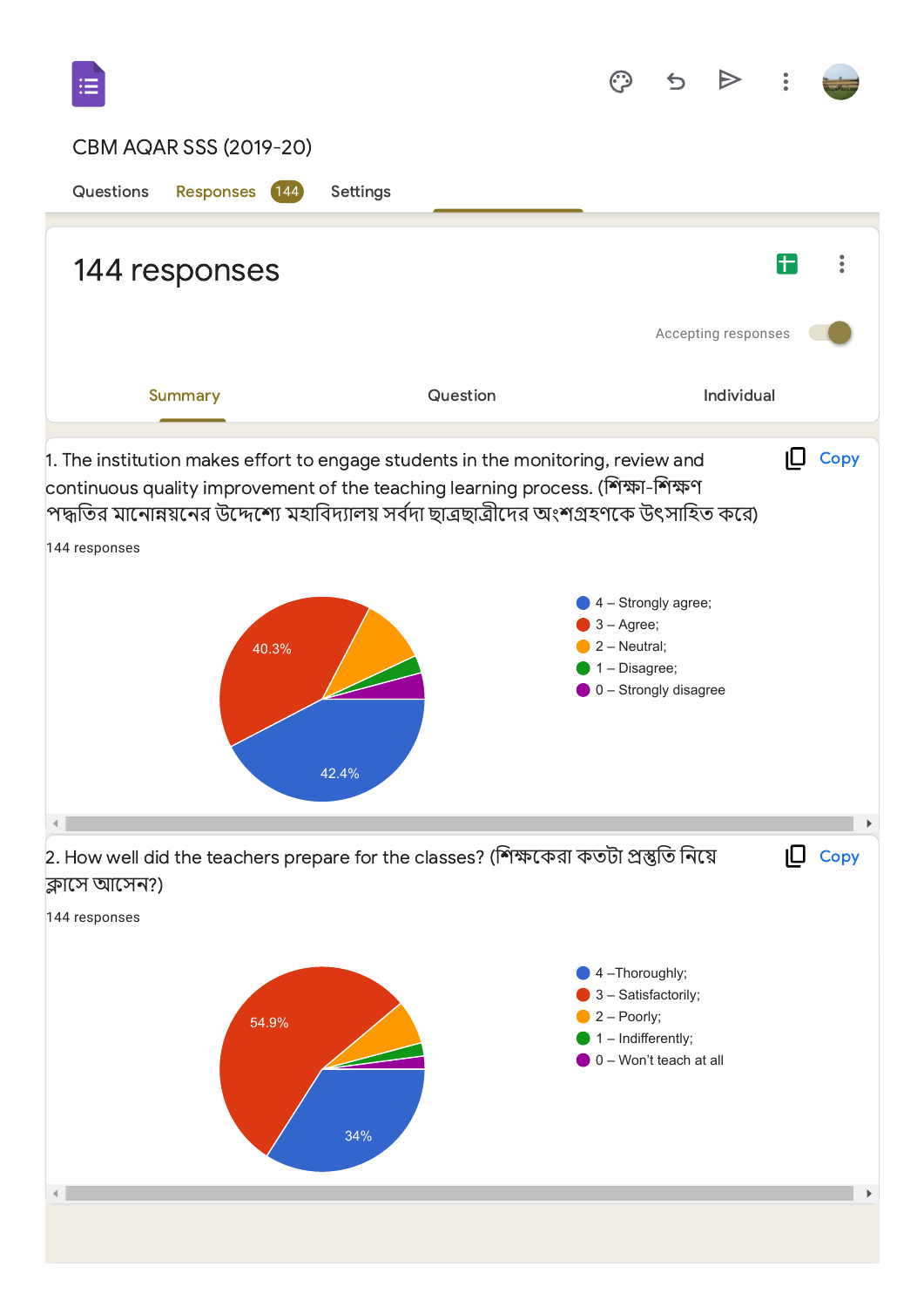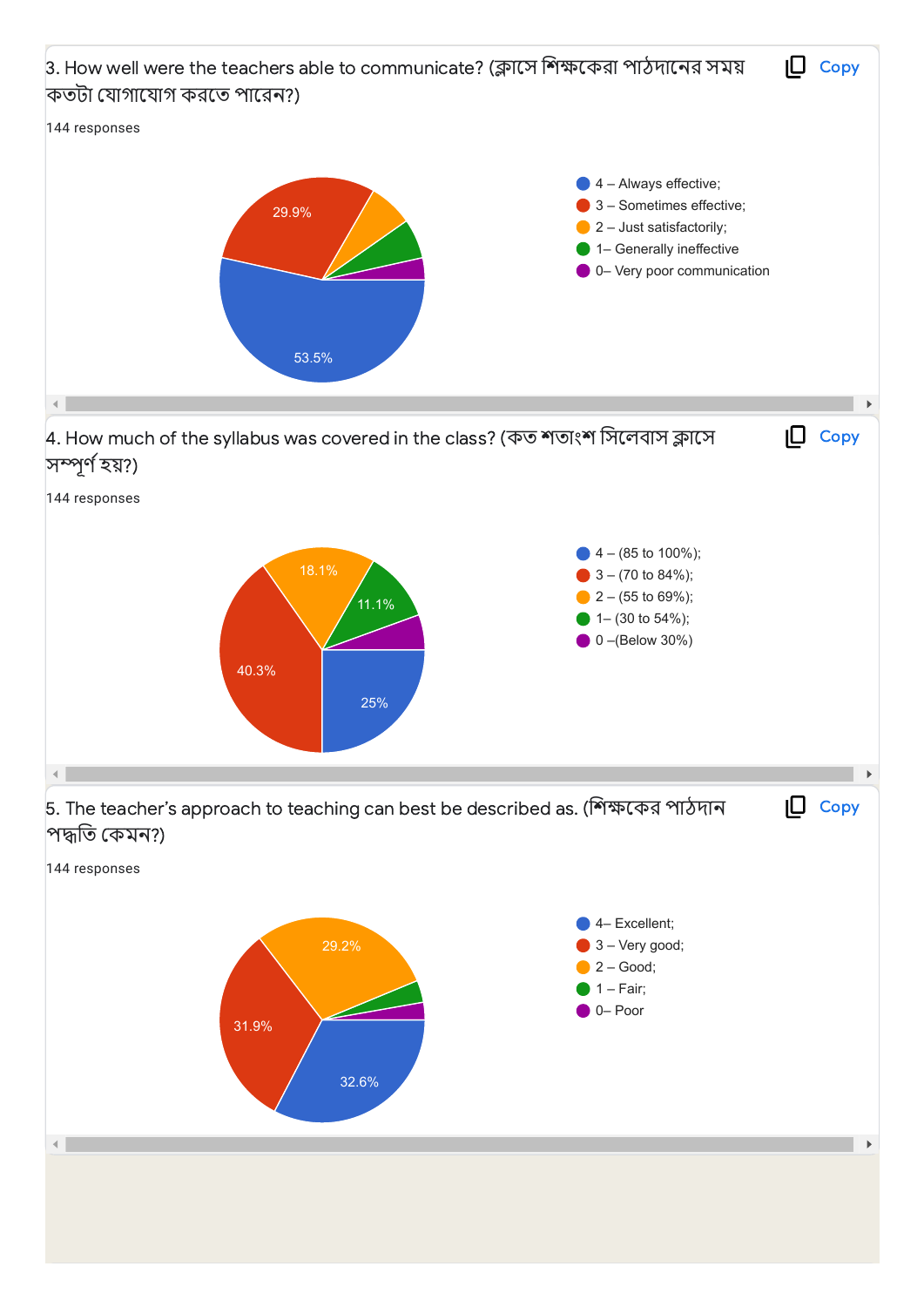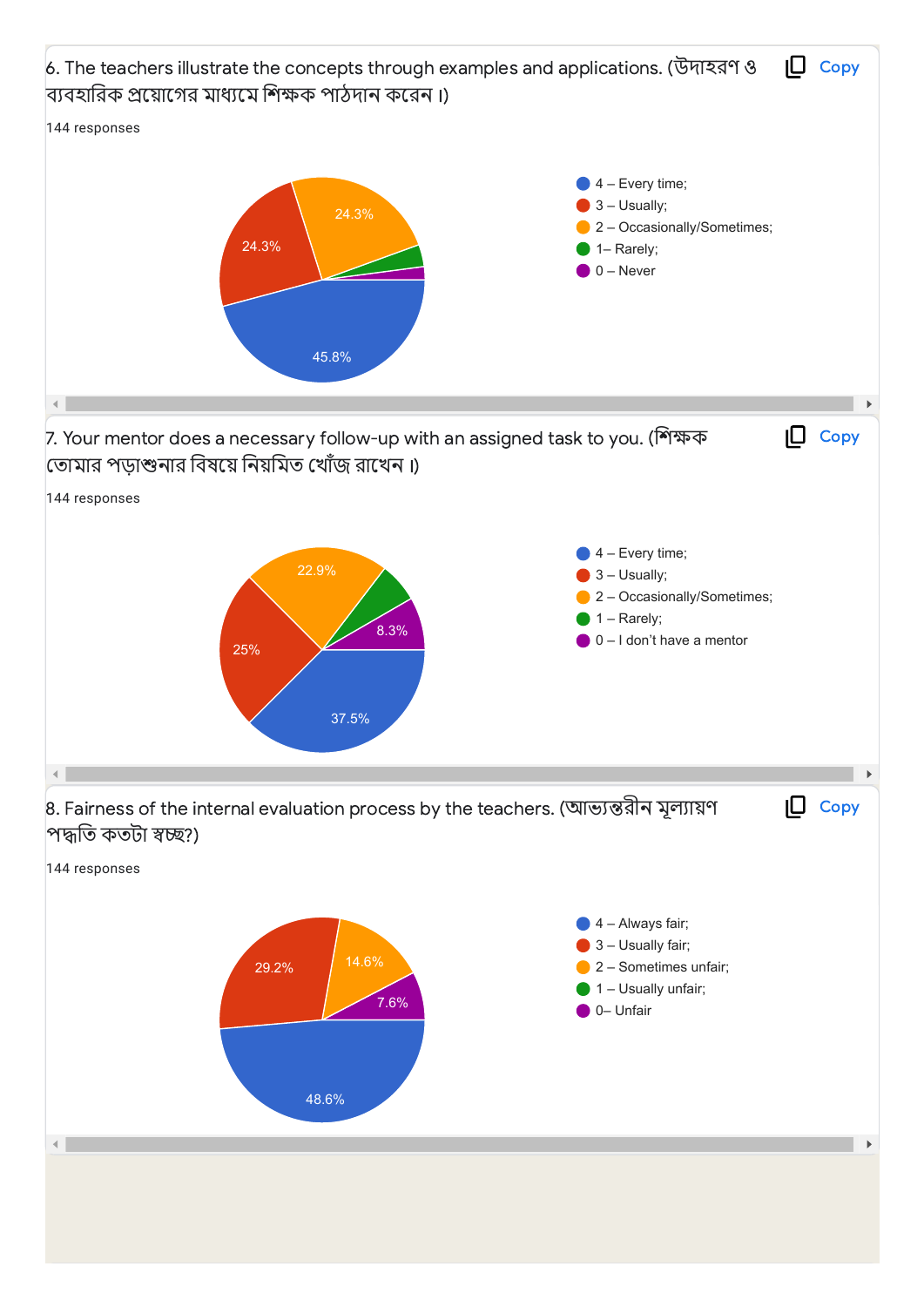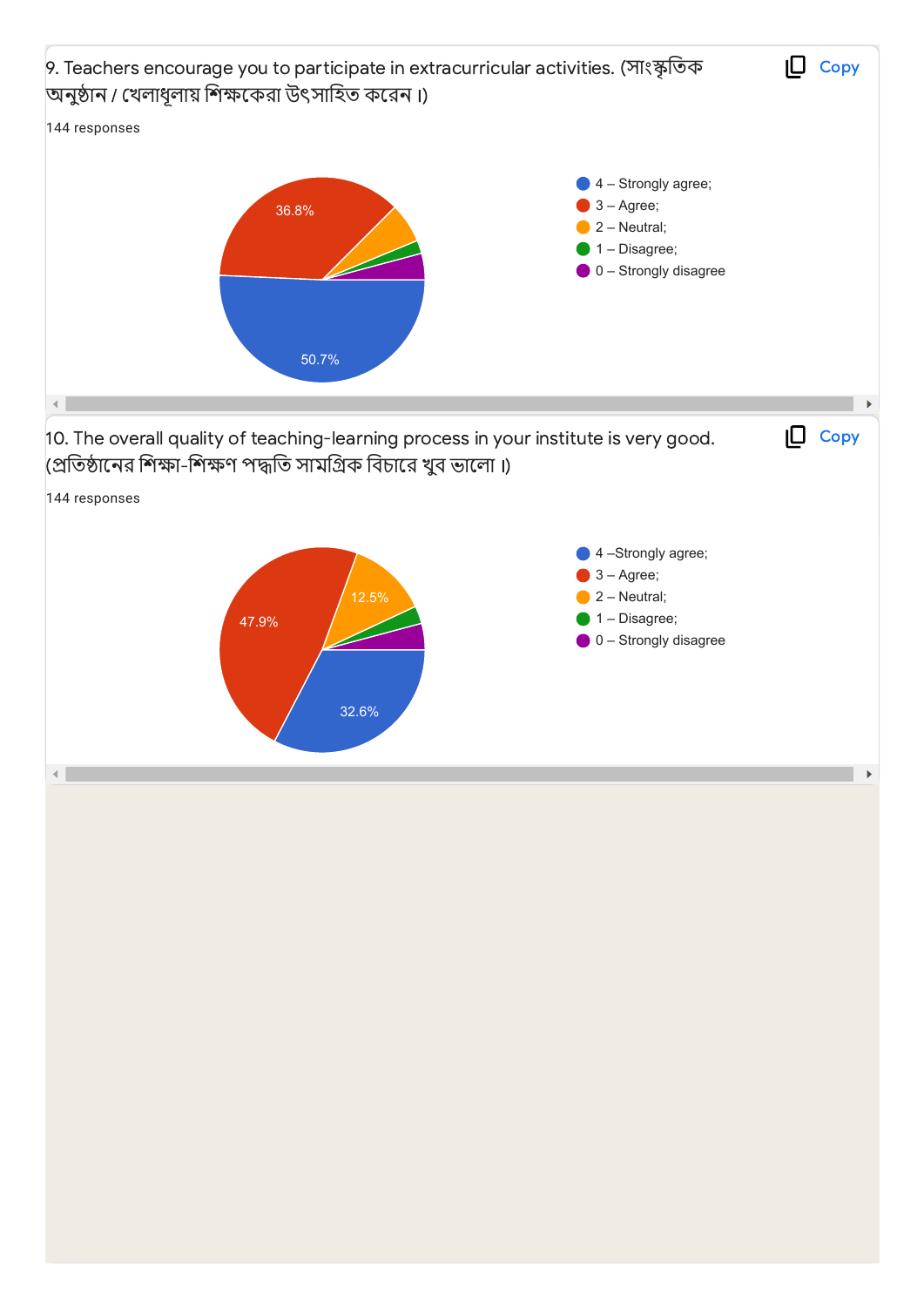| Give three observation / suggestions to improve the overall teaching - learning experience in your<br>institution. (শিক্ষা-শিক্ষণের উন্নতিকল্পে তোমার তিনটি মতামত দাও) |  |
|------------------------------------------------------------------------------------------------------------------------------------------------------------------------|--|
| 144 responses                                                                                                                                                          |  |
| Good                                                                                                                                                                   |  |
| Very good                                                                                                                                                              |  |
| অতি সুদক্ষ শিক্ষক দ্বারা পাঠদানের ব্যবস্থা করা এবং পুস্তক সমৃদ্ধ লাইব্রেরী ব্যবস্থা করা নিয়মিত ক্লাসের ব্যবস্থা করা।                                                  |  |
| Library facilities should be improved.                                                                                                                                 |  |
| i thik it would be Better                                                                                                                                              |  |
| Overall teaching learning experience in our institution in very good                                                                                                   |  |
| All Day present University                                                                                                                                             |  |
| Could have been better                                                                                                                                                 |  |
| Discipline                                                                                                                                                             |  |
|                                                                                                                                                                        |  |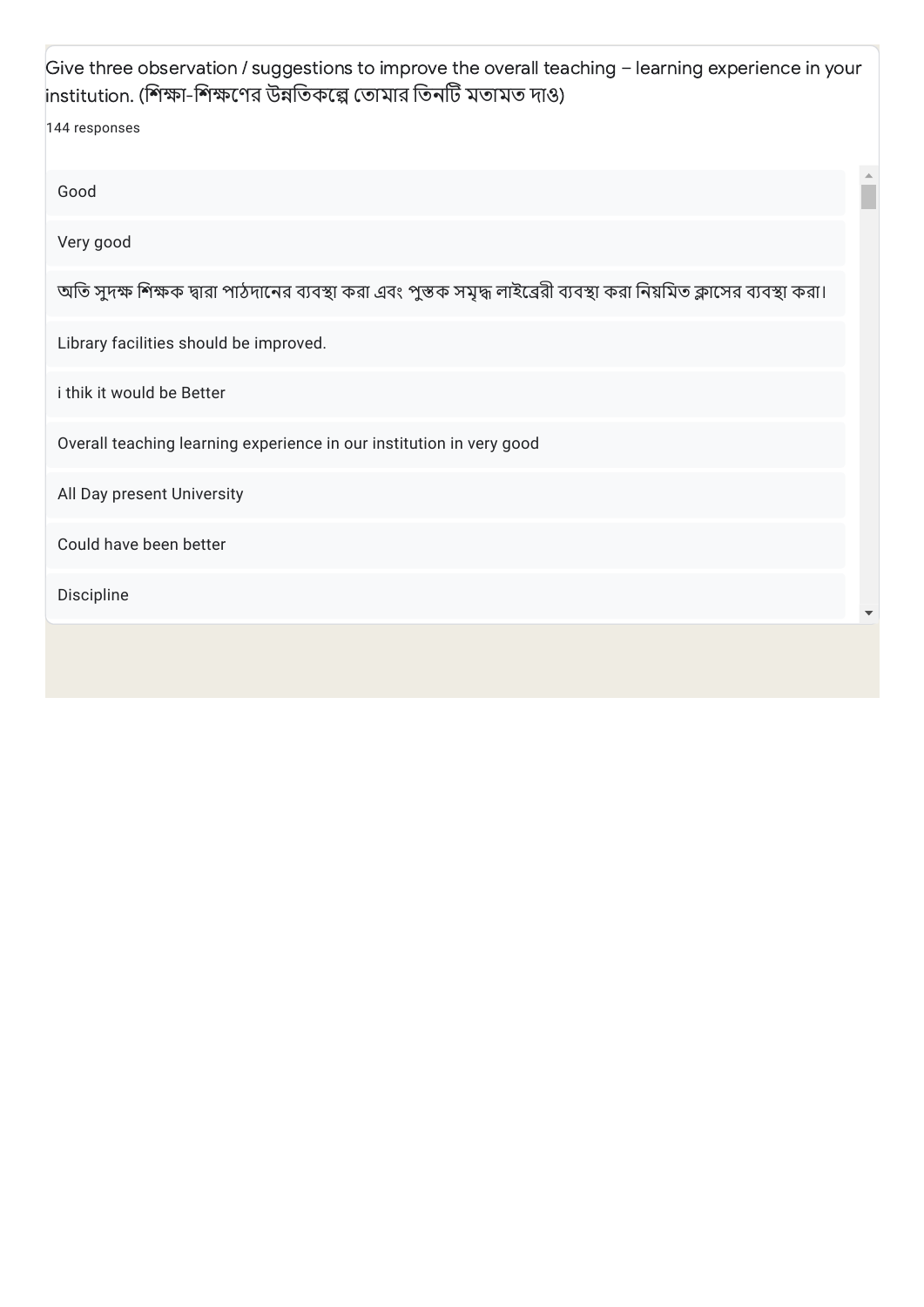# **CHAPRA BANGALJHI MAHAVIDYALAYA**

### Bangaljhi, Nadia - 741123



Affiliated to University of Kalyani

#### **Accredited by NAAC**

## **Report on Students Satisfactory Survey (2.7.1)**

## **YEAR: 2019-20**

Chapra Bangalihi Mahavidyalaya commits itself in creating an environment which commits in developing the quality of its education and alongside try to work on its other development aspects. One of the parts of such development is taking suggestions from the students through Student Satisfactory Survey. The college has been conducting surveys and taking suggestion from their perspective in every academic year.

The students also cooperates with the initiative taken by the college, as they find the survey as an medium of expressing their thoughts freely and anonymously they can come forward to share their suggestion and experiences with the help of the survey. They are happy and satisfied with the overall teaching-learning process and facilities. The students have also acknowledged the different teaching methods used by teachers for completing the syllabus and are also happy on the evaluation process by the teachers. The students further have provided some suggestions which are very vital for the college authority to study and implement to its best in order to enhance the quality of the institution even more.

Though the students are satisfied it has been seen that students have demanded for some addon facilities likewise:

- 1. Making use of ICT tools and virtual classrooms.
- 2. Developing library by adding up more books as per the syllabus and requirement. Making the library technologically sound and also have demanded for a larger reading room in the college
- 3. They also have suggested for increasing faculty numbers.
- 4. Conducting field tours for practical based subjects, and a yearly overall excursion on a yearly basis.
- 5. Maintaining the discipline and decorum of the college.
- 6. Starting new add-on courses like Spoken classes for subject like Sanskrit, English and Computer classes for economically challenged students.